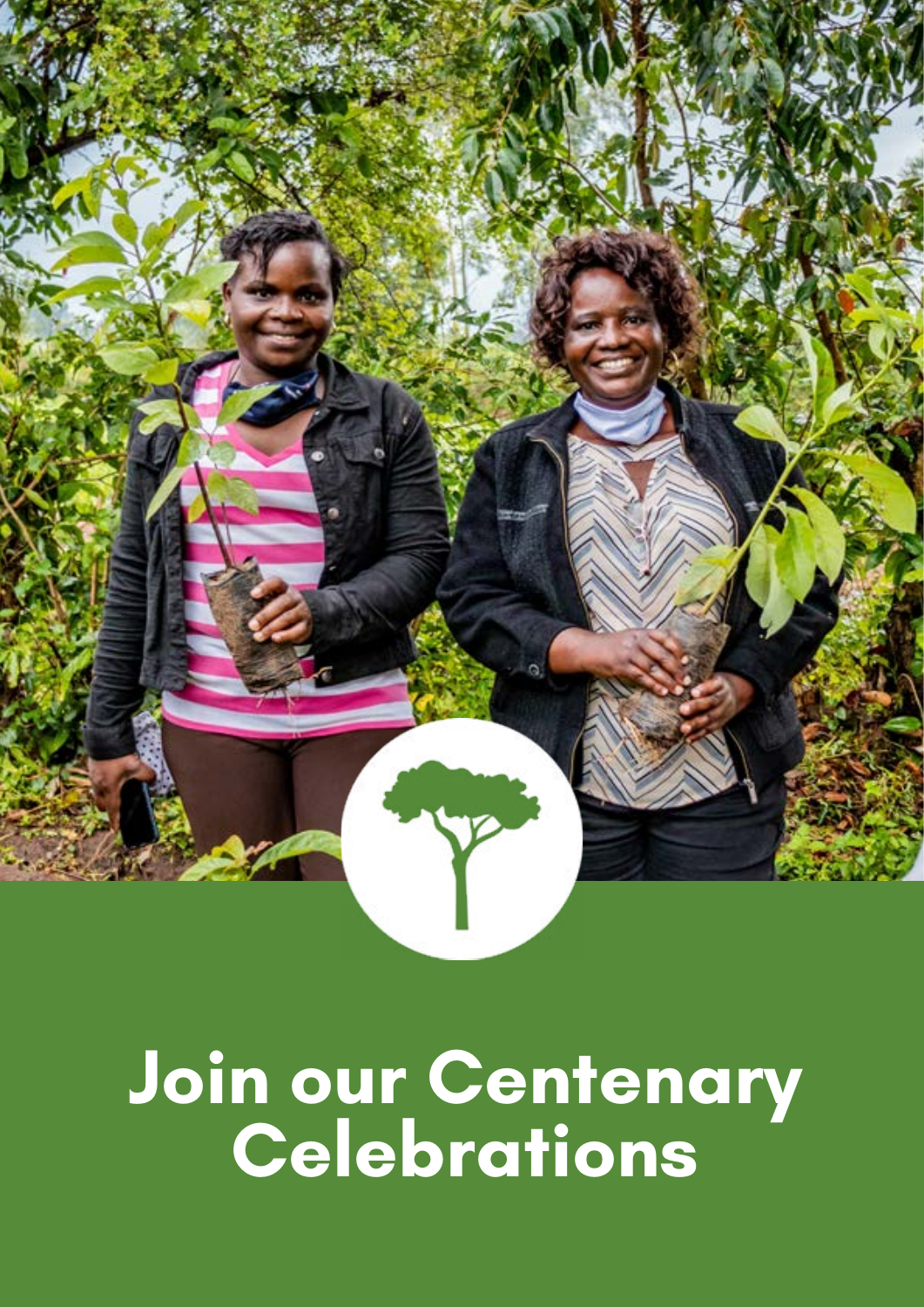

International Tree Foundation was founded in 1922 to inspire communities to plant trees and restore forests for the benefit of people and planet. Today, we work around the world with a particular focus on our founding countries, Kenya and the UK.

2022 marks 100 years of planting and growing trees in partnership with local communities.

We want to mark our centenary year by planting 100 trees in 100 countries as a celebration of all the trees, partnerships and people that have been impacted by our work these last 100 years.

And we want you to be a part of the celebration.

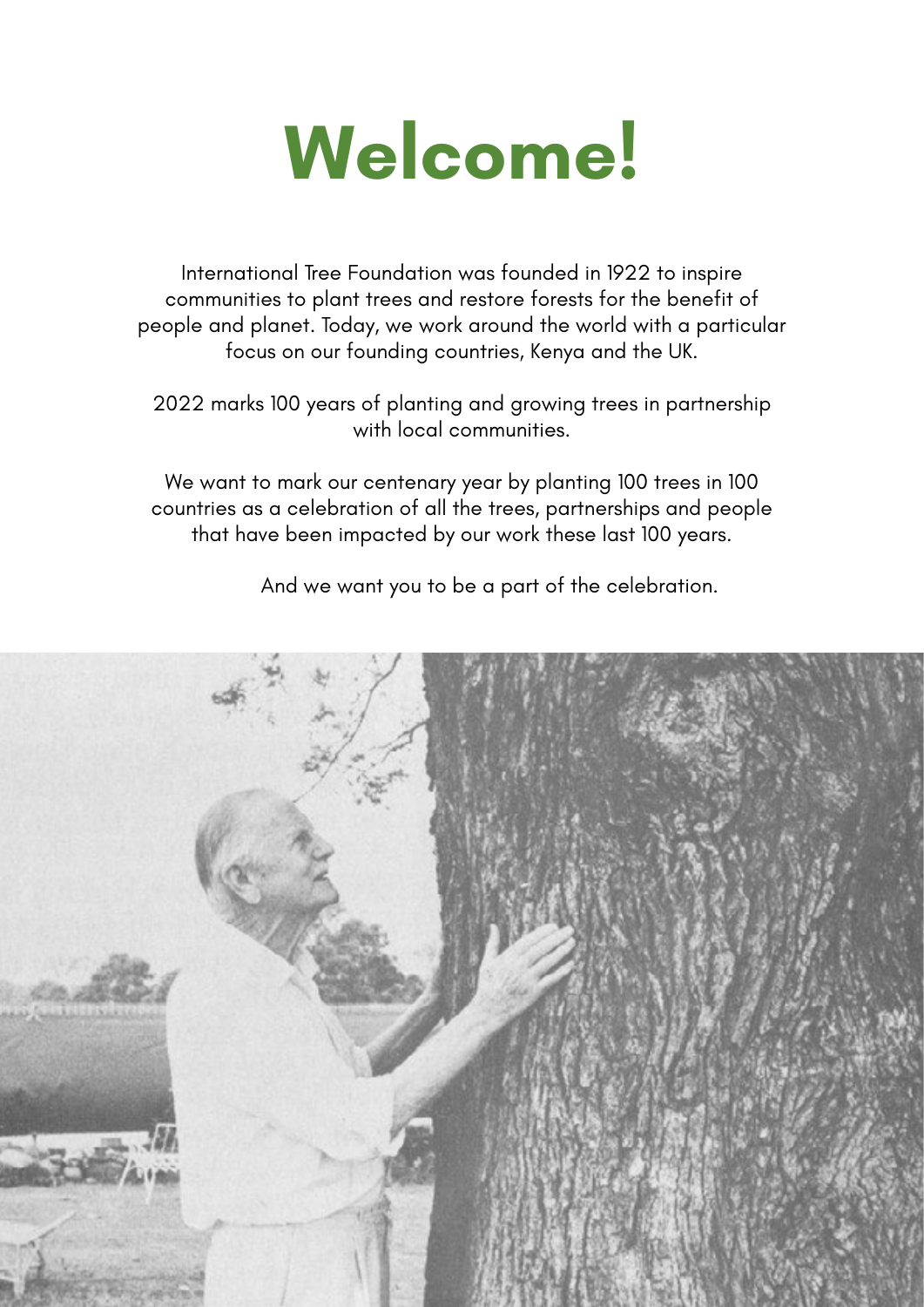# **Help ITF Celebrate**

Join us in planting trees 100 trees in 100 countries by planting a tree in your local community.

To get involved, simply plant your tree(s) and take a photo or film of your tree planting.

Then email info@internationaltreefoundation.org to share:

- 1. The photo or film of your tree planting,
	- 2. The location of your tree(s),
		- 3. The species,
	- 4. How many trees your planted,
		- 5. The date you planted it.

You can plant your tree by yourself, with friends and family or get your whole community out to plant a centenary forest.

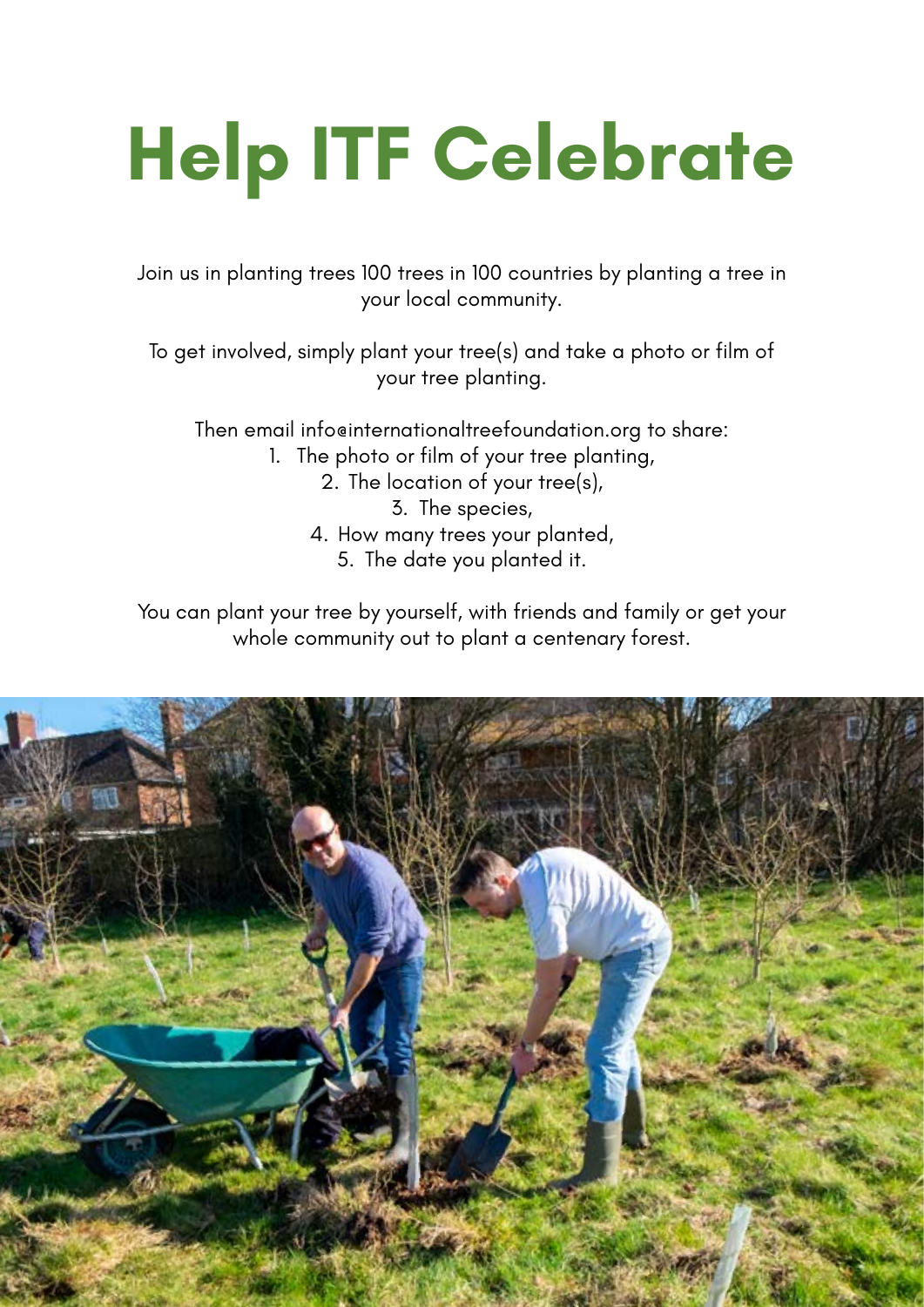# **Planting Your Tree**

#### **What tree should I plant?**

Make sure you plant a species native to your country and region, that way it will have the best chance of survival and will benefit the local biodiversity.

#### **Where should I plant my tree?**

Each tree species will thrive in different locations. Make sure you plant your tree somewhere it will thrive, and somewhere you can visit it to ensure it grows.

#### **When should I plant my tree?**

Trees should be planted in the winter or during the cooler months so that they can establish themselves.

#### **How can I share about my tree?**

You can post about it on social media and tag us on on [Facebook](https://www.facebook.com/internationaltreefoundation), [Instagram](https://www.instagram.com/internationaltreefoundation/) or [LinkedIn,](https://www.linkedin.com/company/3503396/) or you can email ITF on info@internationaltreefoundation.org.

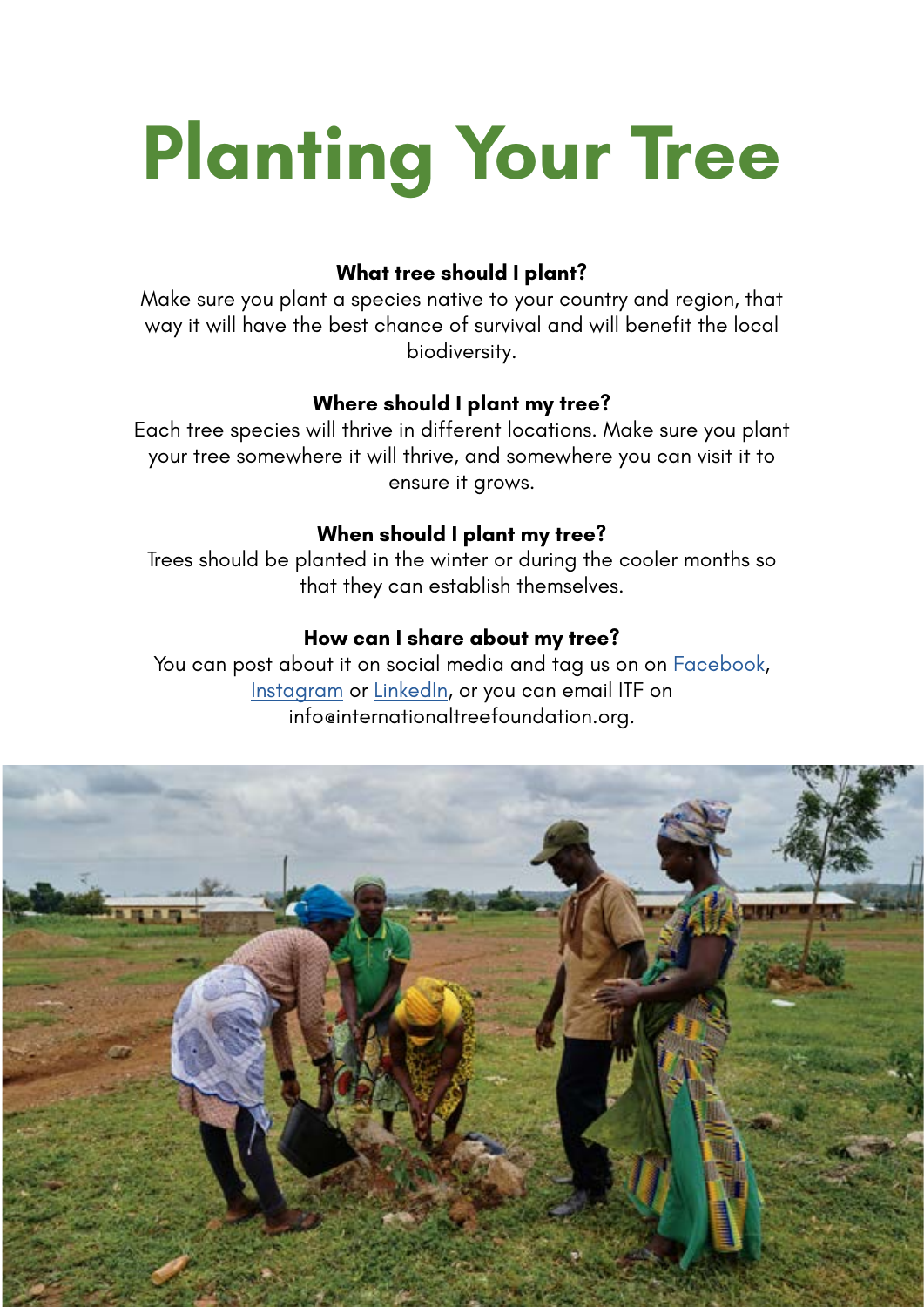### **How to Plant a Tree**

- 1. Dig a hole large enough to accommodate your tree's roots.
	- 2. Loosen the roots and dip them in some water.
- 3. Put your tree in the centre of the hole and cover with soil. Be sure to make sure it is secure and straight.
- 4. You may wish you use a stake or a tree guard to help your tree grow and protect it from grazing animals.
	- 5. Water your tree and wish it luck.

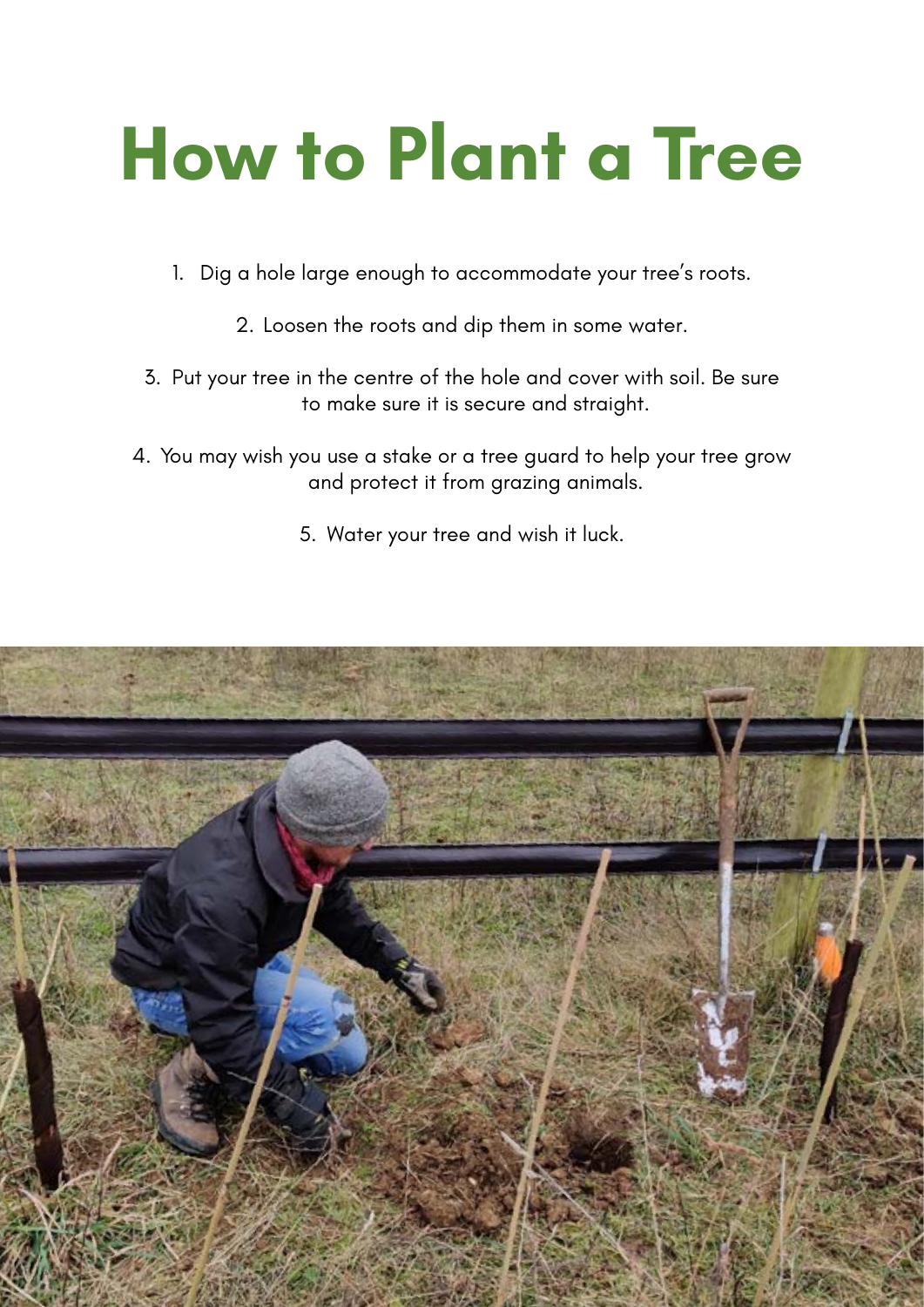### **How to Support Trees**

If you are unable to plant a tree, but would like to support others to plant a tree in their local community, you can make a donation to aid tree planting and forest restoration.

> You can donate online at [internationaltreefoundation.org/donate](http://internationaltreefoundation.org/donate) or call (+44) 01865 922 430.

You can send a cheque in the post to International Tree Foundation, 106-108 Cowley Road, Oxford, OX4 1JE, United Kingdom.

You can raise money by taking part in a sponsored activity. Visit our [JustGiving](https://www.justgiving.com/intreefound) to set up an online page to collect donations.

![](_page_5_Picture_5.jpeg)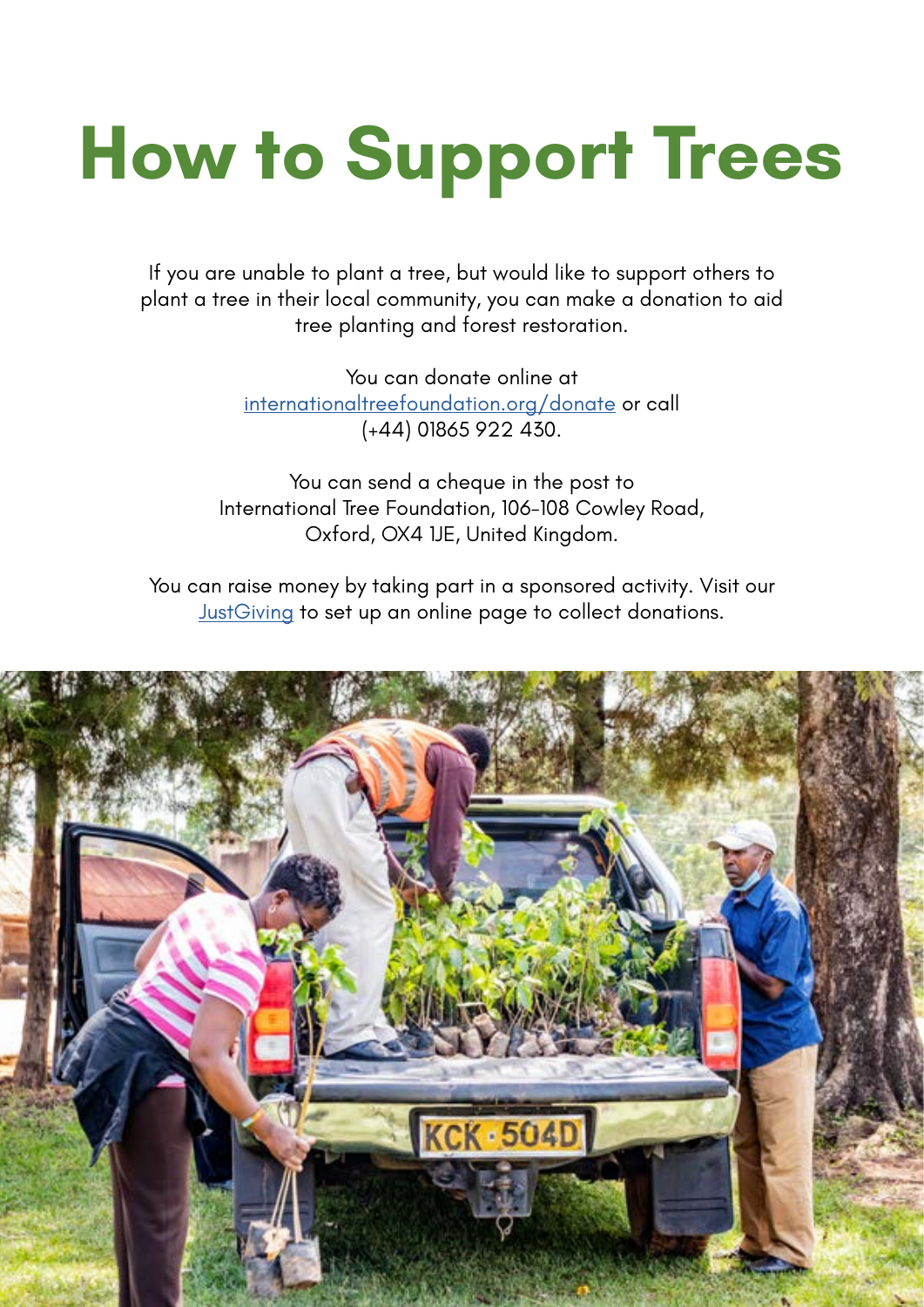### **How to Keep in Touch**

We would love to keep you updated on the work of International Tree Foundation and our centenary celebrations.

You can follow us on [Facebook,](https://www.facebook.com/internationaltreefoundation) [Instagram](https://www.instagram.com/internationaltreefoundation/) or [LinkedIn,](https://www.linkedin.com/company/3503396/) sign up to our email newsletters on our [website,](https://internationaltreefoundation.org/subscribe-to-our-newsletter/) or call us on (+44) 01865 922 430 and ask to join our mailing list.

> You can send us an email to info@internationaltreefoundation.org

Or you can write to us at International Tree Foundation, 106-108 Cowley Road, Oxford, OX4 1JE, United Kingdom.

![](_page_6_Picture_5.jpeg)